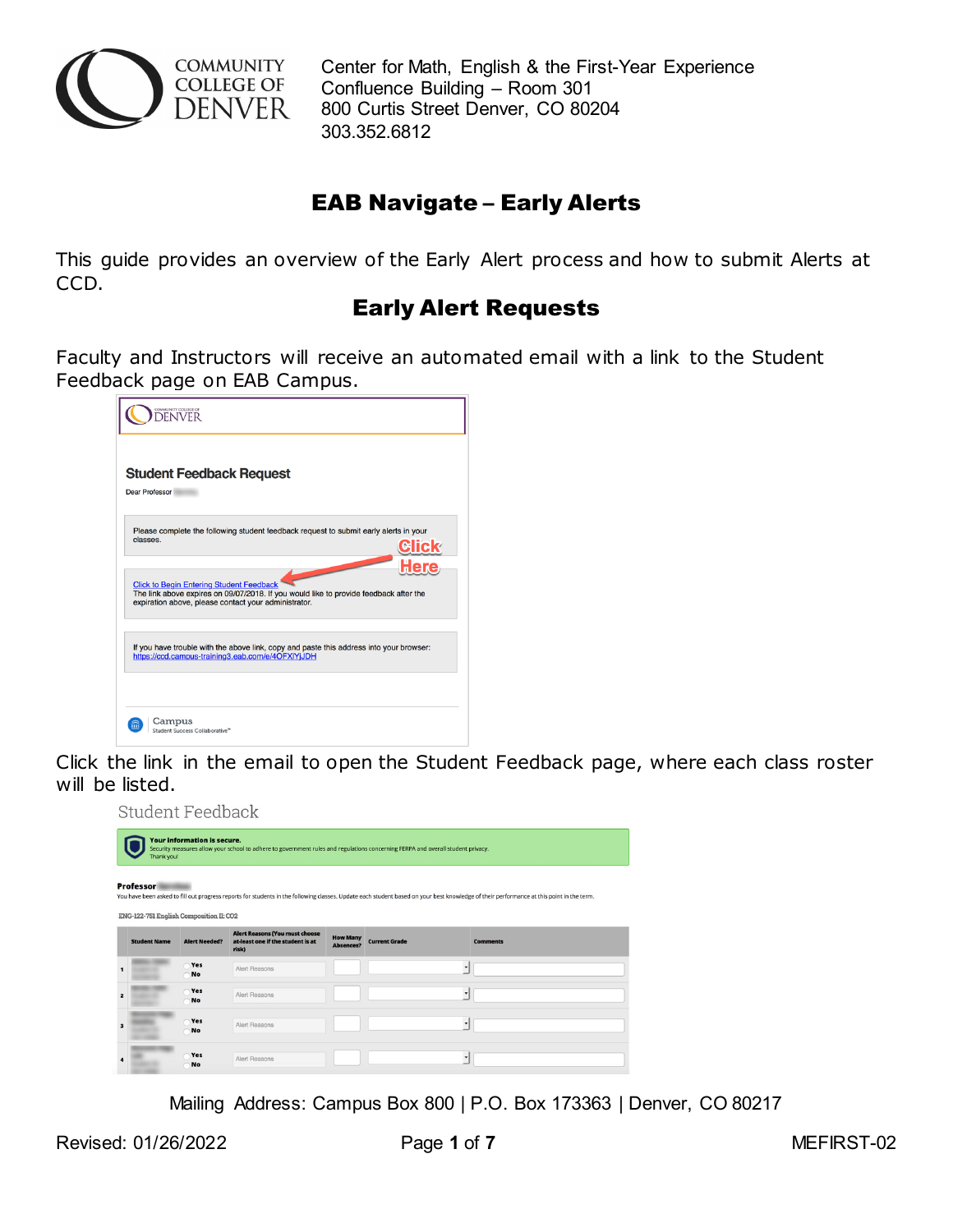### EAB Navigate – Early Alerts

### Submitting an Alert on a Student

For the Early Alert request, alerts should focus on attendance issues, missed assignments, or missing textbooks/course materials. If no alert alert is need, select the "No" radio button.

|   | <b>Student Name</b> | <b>Alert Needed?</b> | <b>Alert Reasons (You must choose</b><br>at-least one if the student is at<br>risk) | <b>How Many</b><br><b>Absences?</b> | <b>Current Grade</b> | <b>Comments</b> |
|---|---------------------|----------------------|-------------------------------------------------------------------------------------|-------------------------------------|----------------------|-----------------|
|   |                     | Yes<br>No.           | Alart                                                                               |                                     |                      |                 |
|   |                     | Yes<br>No.           | Alert Reasons                                                                       |                                     |                      |                 |
| з |                     | Yes<br><b>No</b>     | Alert Reasons                                                                       |                                     |                      |                 |

**Please note:** the submit button at the bottom of the page gives the option to auto-populate blank responses with the "No" radio button, saving you time filling out the report.

Select the "Yes" radio button to submit an alert by selecting from the dropdown menu. Multiple alerts can be selected if applicable.

|                         | <b>Student Name</b> | <b>Alert Needed?</b>    | <b>Alert Reasons (You must choose</b><br>at-least one if the student is at<br>risk)     | <b>How Many</b><br><b>Absences?</b> | <b>Current Grade</b> | <b>Comments</b> |
|-------------------------|---------------------|-------------------------|-----------------------------------------------------------------------------------------|-------------------------------------|----------------------|-----------------|
| 1                       |                     | <sup>o</sup> Yes<br>No. |                                                                                         |                                     |                      |                 |
| $\overline{\mathbf{z}}$ |                     | Yes<br><b>ON</b>        | <b>Poor Attendance</b><br><b>Excessive Tardiness</b>                                    |                                     |                      |                 |
| $\overline{\mathbf{3}}$ |                     | Yes<br><b>ON</b>        | Limited Online Activity or<br>Logins<br><b>Financial Aid Concerns</b>                   |                                     |                      |                 |
| $\ddot{\phantom{a}}$    |                     | Yes<br><b>No</b>        | <b>Missing Textbook/Materials</b><br><b>Refer to Tutoring</b><br>Low Grade on Test/Ouiz |                                     |                      |                 |

Fill in number of absences, grade (dropdown menu includes N/A if a grade cannot be determined at this time), and comments for the advisor indicating what steps have already been taken to address the issue.

| <b>Student Name</b> | <b>Alert Needed?</b> | <b>Alert Reasons (You must choose</b><br>at-least one if the student is at<br>risk) | <b>How Many</b><br><b>Absences?</b> | <b>Current Grade</b> | <b>Comments</b>                                           |
|---------------------|----------------------|-------------------------------------------------------------------------------------|-------------------------------------|----------------------|-----------------------------------------------------------|
| ٠                   | O Yes<br><b>No</b>   | <b>× Poor Attendance</b><br>* Missing Textbook/Materials                            |                                     | N/A                  | She came to class the first week but then stopped showing |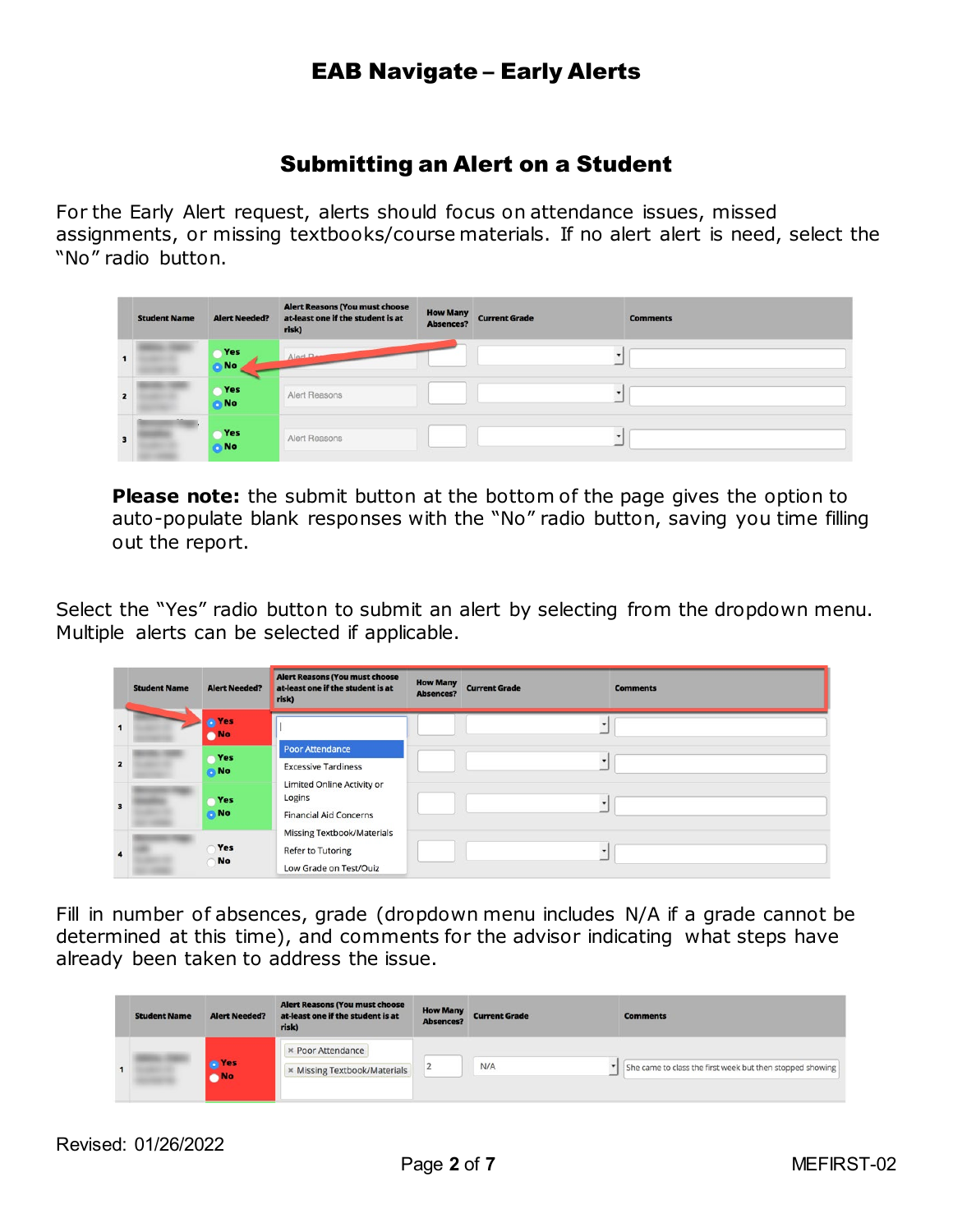### EAB Navigate – Early Alerts

To submit, select the appropriate button at the bottom of the page. **Please note:** click the second button when you are finished with all alerts.



Follow Up

You will receive a confirmation screen that your report has been successfully submitted.

Student Feedback

| <b>Your information is secure.</b><br>Security measures allow your school to adhere to government rules and regulations concerning FERPA and overall student privacy.<br>Thank you!                                                                                                                                          |
|------------------------------------------------------------------------------------------------------------------------------------------------------------------------------------------------------------------------------------------------------------------------------------------------------------------------------|
| <b>Professor</b><br>You have been asked to fill out progress reports for students in the following classes. Update each student based on your best knowledge of their performance at this point in the term.                                                                                                                 |
| <b>No Students Remaining</b><br>You have no additional student feedback to complete at this time. From time to time, students will drop a class after a request for student feedback has been sent<br>out by school administrators. When this happens, we remove the request from the list of requests you need to fill out. |

You will also receive a confirmation email.

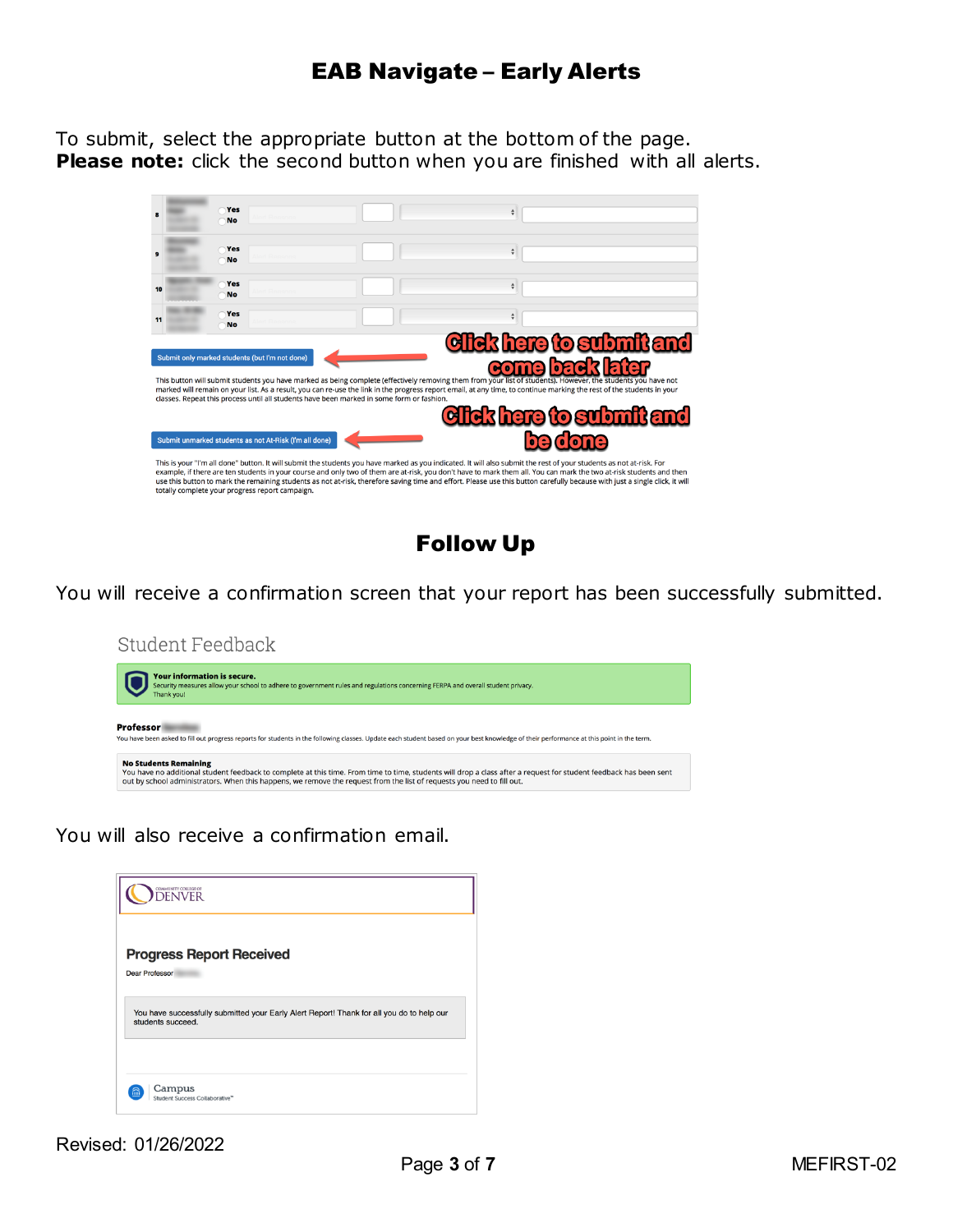## EAB Navigate – Early Alerts

Another confirmation email will be sent when the advisor closes the alert.

Remember that you can always log into the platform directly to see progress on any alert submitted and submit additional alerts outside the early alert campaign periods.

### Checking on Students in Navigate

From your Professor Home page in Navigate, scroll down to My Issued Alerts and click on the student you wish check in on. Then, select History.

| Leslie                                       |                                                 |                                                |           |                    |
|----------------------------------------------|-------------------------------------------------|------------------------------------------------|-----------|--------------------|
| Overview <b>Ampicess Progress</b><br>History | Course Info<br>Path.<br>Academic Plan<br>More - |                                                |           |                    |
| Your Reminders About Leslie                  |                                                 |                                                |           |                    |
| Actions <b>V</b>                             |                                                 |                                                |           |                    |
| $\overline{\phantom{a}}$<br>$\Box$           | REMINDER                                        | <b>C</b> DATE                                  | # ACTIONS |                    |
|                                              |                                                 | You have no upcoming or outstanding reminders. |           |                    |
| Next<br>Previous<br>Leslie's History -       |                                                 |                                                |           |                    |
| <b>v</b> Expand All                          |                                                 |                                                |           |                    |
| Filter by Type                               |                                                 |                                                |           |                    |
|                                              |                                                 | Feb 2021                                       |           |                    |
| Progress Report +<br>Thu, Feb 25, 2021       |                                                 |                                                |           | $\frac{0}{\alpha}$ |
| Progress Report -<br>Tue, Feb 23, 2021       |                                                 |                                                |           | $\mathcal{G}$      |

Scroll down the history to the Case Opened or Closed associated with your issued alert. Click on dropdown carrot and then select Manage Case.

| Leslie's History -                                                   |          |              |   |
|----------------------------------------------------------------------|----------|--------------|---|
| ▼ Expand All                                                         |          |              |   |
| Filter by Type                                                       |          |              | Y |
| Progress Report +<br>Thu, Feb 4, 2021                                |          |              |   |
|                                                                      | Dec 2020 |              |   |
| Case Closed A<br>Mon, Dec 14, 2020 Limited Online Activity or Logins |          |              |   |
|                                                                      |          | Assigned to: |   |
| <b>Manage Case</b>                                                   |          |              |   |
|                                                                      | Sep 2020 |              |   |

You will see notes from the advisor.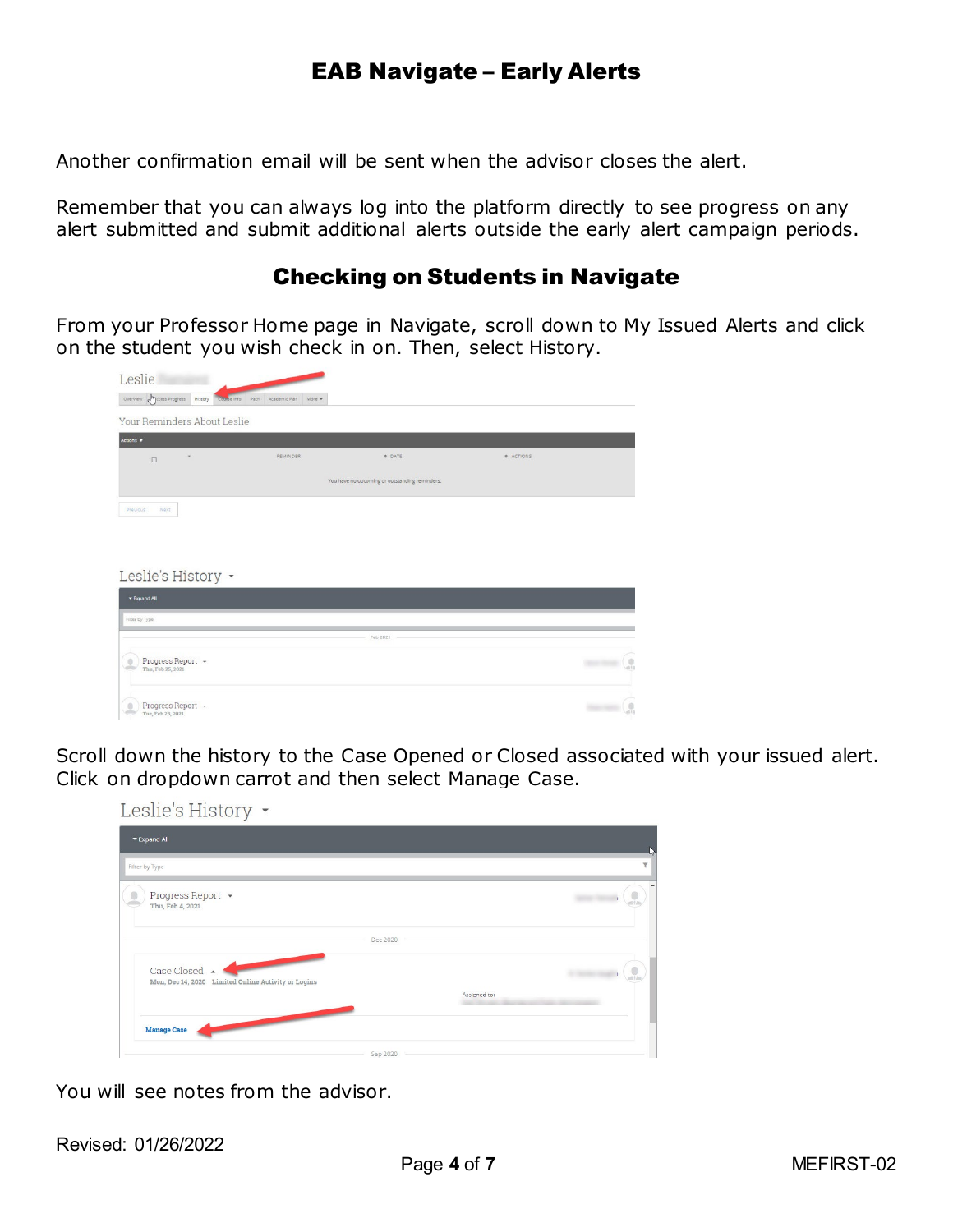| <b>MANAGE CASE</b>                                                        |            | $\times$                          |
|---------------------------------------------------------------------------|------------|-----------------------------------|
| Leslie<br>Reason: Limited Online Activity or Logins<br>Class:             |            |                                   |
| Case Activity:                                                            |            |                                   |
| assigned case to I<br>$\mathcal{N}^{\mathbb{R}}$                          | 09/25/2020 | 12:08PM                           |
| opened case.                                                              |            | 12:08PM                           |
| added comment:<br>69.<br>Marked At Risk to fail course on Progress Report |            | 12:08PM                           |
| $\odot$<br>closed case (Archived)                                         | 12/14/2020 | 05:22PM                           |
|                                                                           |            | <b>Reopen Case</b><br>Case Closed |

# Early Alert Process

For classes in terms 10-weeks or longer, the Early Alert Request will be sent at the beginning of the third week and responses are due by the following Monday. This is the same week when Census is done, so it coincides when professors are also reporting on no-shows. Alerts should focus on **Limited Online Activity / Poor Attendance**, **Missing Assignments**, and **Need School Supplies / Technology.**

A Mid-term Progress Report for 15-week classes will be sent on the Monday of week seven with responses due the following Monday. Mid-term grades are requested at this time for all students and alerts can also be submitted that focus on the same issues as above, but may also include **Low Grade / Refer to Tutoring**.

### Notes on Mid-Term Grades

#### • **Why mid-term grades?**

- o Letting students know where they stand is a best practice to ensure that each student knows how they are doing (in many cases, gradebooks do not include assignments recently turned in and students may not understand how weighted grades work)
- $\circ$  Identifying students who are the "on the cusp" of certain grades and/or passing the class is best done early so there's time to make improvements
- o Collecting mid-term grades as a data point helps us understand the connection between early student performance/behavior and success in a particular class.
- **How to enter mid-term grades in the Progress Report request:**
	- o Enter grade for all students on roster, even those who are "not at risk."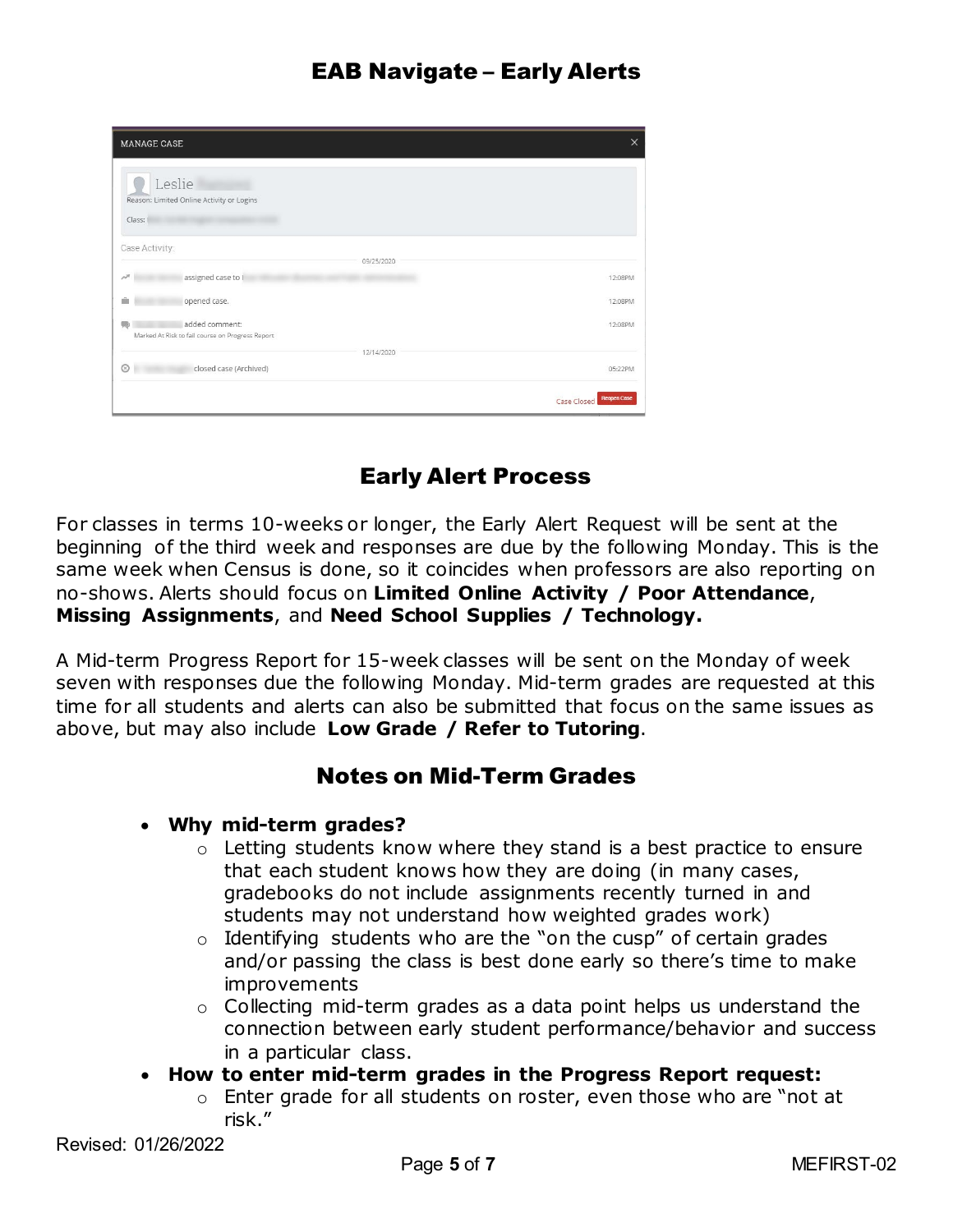- o Indicate students who require an Alert
- o Submit report

If an alert needs to be submitted outside of these windows, please log into [EAB Campus](https://ccd.campus.eab.com/home) directly. See the **EAB Campus - Faculty Guide** for more information about logging in directly to Campus.

# Types of Alerts

#### **1. Need School Supplies / Technology**

- When to use: if a student lacks access to a textbook, computer, and/or reliable internet. Typically, only used if needed for the particular class, especially if the class is online.
- What happens: an automated email goes to the student informing them of the concern. A case in EAB Navigate is created and directed to Student Programming, Activities & Resource Center (SPARC) to follow up with the student. Students are made aware of the Emergency Fund and other resources for technology support

#### **2. Human Services Referral**

- When to use: if a student seeks financial assistance for living expenses, utilities, food, seeking counseling/mental health resources.
- What happens: an automated email goes to the student informing them of the concern. A case in EAB Navigate is created and directed to Student Programming, Activities & Resource Center (SPARC) to follow up with the student. Students are made aware of the Emergency Fund and other resources for technology support.

#### **3. Financial Aid Concern**

- When to use: if a student states that they are having difficulty with their financial aid award. Typically, only used if the student explicitly states they are having issues with financial.
- What happens: an automated email goes to the student informing them of the concern. A case in EAB Navigate is created and directed to the office of Financial Aid to follow up with the student. Financial Aid advisors reach out to the student to set up an appointment.

#### **4. Low Grade / Refer to Tutoring**

• When to use: if a student has submitted work and/or participated in classroom discussions in such a way that raises a concern about how well they are understanding the content of the course to date.